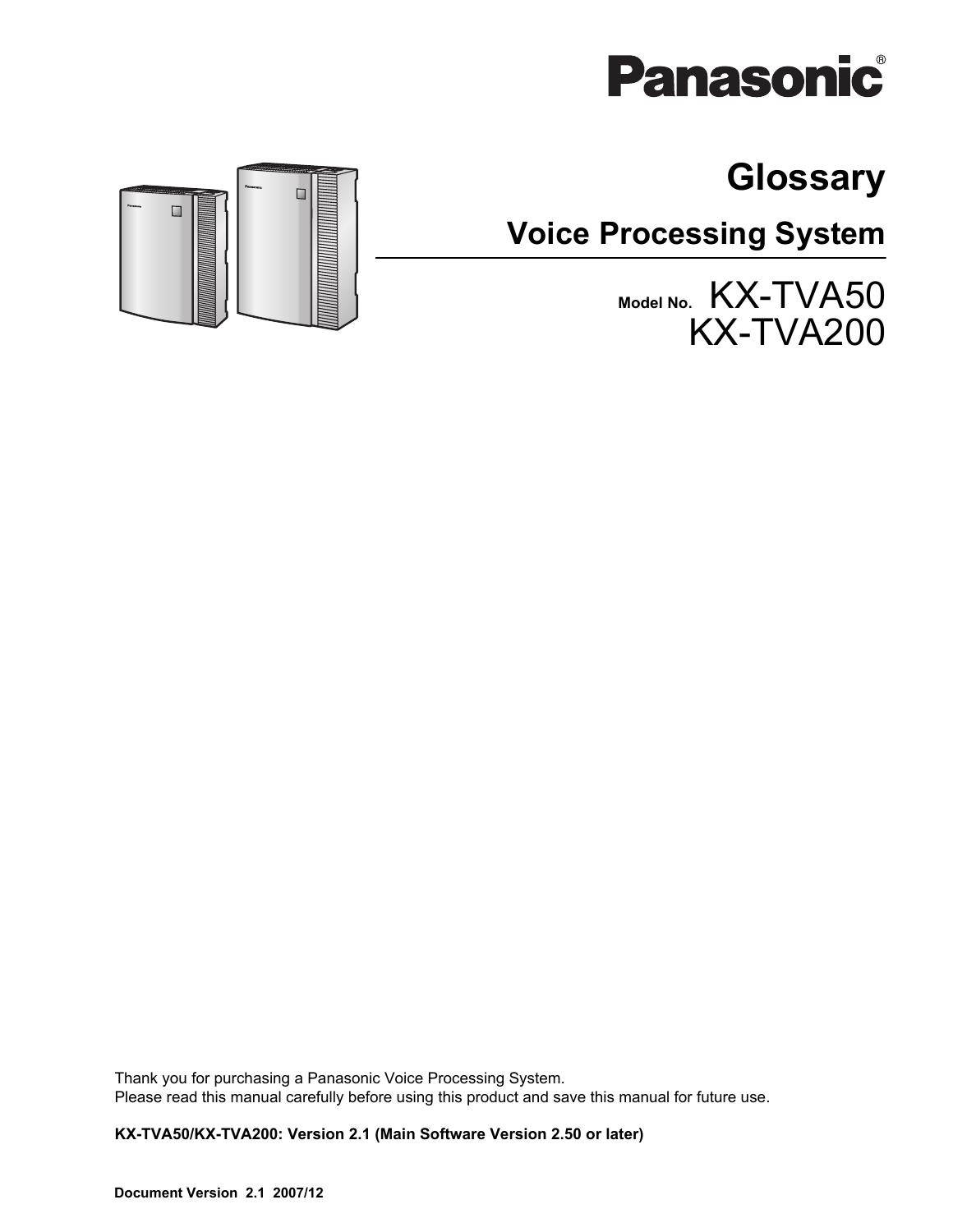# **Glossary**

# **Alternate Extension**

An extension that requires a different call transfer sequence than other extensions and is therefore designated as an Alternate Extension. Alternate Extensions receive transferred calls via the "Alternate Extension Transfer Sequence".

# **APT Integration**

Digital integration between the VPS and certain Panasonic PBXs. Requires upgraded software in the PBX. When the VPS and PBX use APT Integration, voices are sent using analog technology, and data is sent digitally. Depending on the model and/or the software version of the connected PBX, you may not be able to utilize certain features available only with APT Integration. For more information, consult your dealer.

# **Auto Configuration**

Available with APT/DPT Integration only. Simplifies initial system setup by reading information from the PBX and automatically creating mailboxes in the VPS to correspond to the extensions connected to the PBX. Auto Configuration can be initiated with the appropriate Mode Switch setting or by System Administration (Quick Setup).

# **Auto Forwarding**

Allows unplayed messages to be copied or moved to another mailbox.

# **Auto Receipt**

Allows a subscriber or the System Manager to receive a message to confirm the reception of sent messages.

# **Automated Attendant**

The Automated Attendant feature of the VPS requests the caller to enter an extension number and then the VPS dials the number. The advantage of calling an extension using Automated Attendant, rather than calling an extension directly, is that if there is no answer or the line is busy, the caller is given certain options, such as the option to leave a message in a mailbox.

# **Automatic Log-in**

Available with APT/DPT Integration only. Allows subscribers to access their mailboxes directly without entering their mailbox numbers. Subscribers can access their mailboxes directly from their extensions by calling the VPS, or from outside telephones by dialing a preprogrammed telephone number (either a DID number or a telephone number that reaches the PBX via a preprogrammed trunk [CO line]) or by calling the VPS from a preprogrammed telephone number (Caller ID number).

# **Autoplay New Message**

The VPS plays new messages automatically when a subscriber, the System Manager, or the Message Manager logs in to his or her mailbox.

# **Bookmark**

Enables a subscriber, the System Manager, or the Message Manager to set a specific point (bookmark) in a message and easily resume playback later from that point.

# **Call Blocking**

Allows subscribers to have their calls handled by the Incomplete Call Handling Service without ringing at their extensions.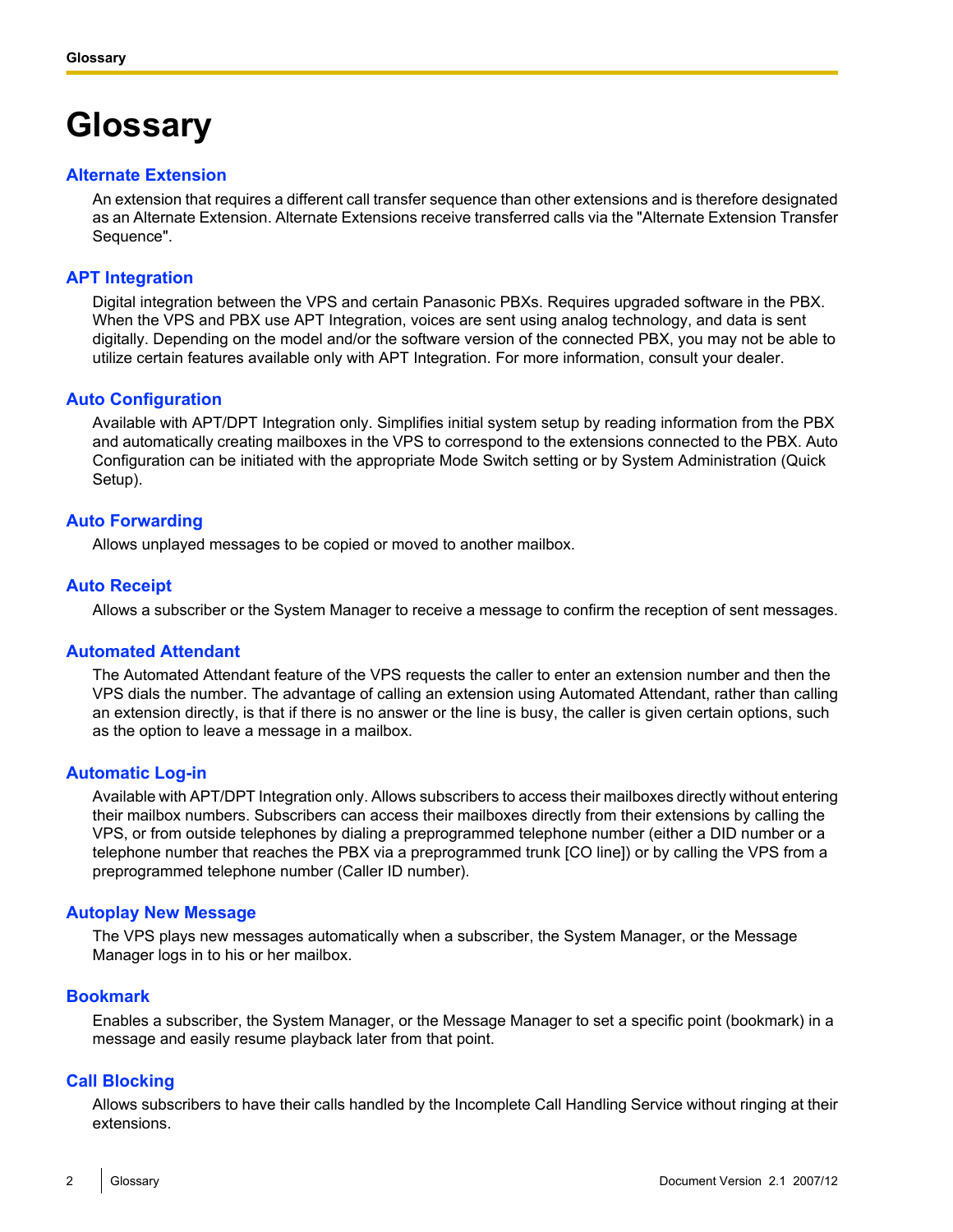# **Call Screening**

Allows subscribers to screen calls. The VPS prompts the caller with the message "Record your name at the tone", and records the caller's name. The caller is put on hold while the VPS calls the subscriber and plays back the caller's name. The subscriber can then decide whether to take the call or not.

# **Called Party ID**

Allows the PBX to dial extra digits to bring the caller directly to a specified mailbox, rather than to the General Delivery Mailbox.

Also known as "Follow-On ID".

# **Caller ID Call Routing**

Available with APT/DPT Integration only. The VPS automatically sends calls from preprogrammed Caller ID numbers to a specified extension, mailbox (including Mailbox Group) or Custom Service.

# **Caller ID Callback**

Available with APT/DPT Integration only. Enables a subscriber to use the Caller ID number information included with a message to call back the message sender without dialing the caller's telephone number.

# **Caller Name Announcement (System/Personal)**

Available with APT/DPT Integration only. The VPS announces prerecorded Caller ID caller names when:

- **1.** subscribers listen to messages received from preprogrammed telephone numbers left in their mailboxes.
- **2.** the VPS transfers calls from preprogrammed telephone numbers to subscribers (Caller ID Screening).
- **3.** the VPS pages subscribers by intercom (Intercom Paging).

Caller names can be recorded and played for all subscribers (system) or can be recorded by individual subscribers and played for their own calls only (personal). If the same Caller ID number is programmed for both System and Personal Caller Name Announcements, the VPS will use the caller name recorded by the subscriber.

# **Class of Service (COS)**

Each mailbox is assigned a Class of Service (COS) that determines the set of services that are available to its subscriber. There are 64 classes. Each mailbox can be assigned to its own COS, or to the same COS used by other mailboxes, as needed.

# **Company Greeting**

A company greeting is used to greet callers, and can be selected for each Day, Night, Lunch, Break, and Holiday service based on the port or trunk (CO line) that receives the call. A maximum of 32 Company Greetings can be recorded.

# **Company Name**

This prompt is played by the VPS to the intended receiver of an External Delivery Message when he or she is unable to enter correctly the password (if a password is required to listen to the message). This helps him or her to realize where the call came from and contact the message sender if necessary.

# **Covering Extension**

Allows subscribers to set another extension as the destination for their calls. Callers can be directed to the covering extension either by the Incomplete Call Handling feature, or by pressing the specified dialing key while listening to a subscriber's personal greeting message or while leaving a message.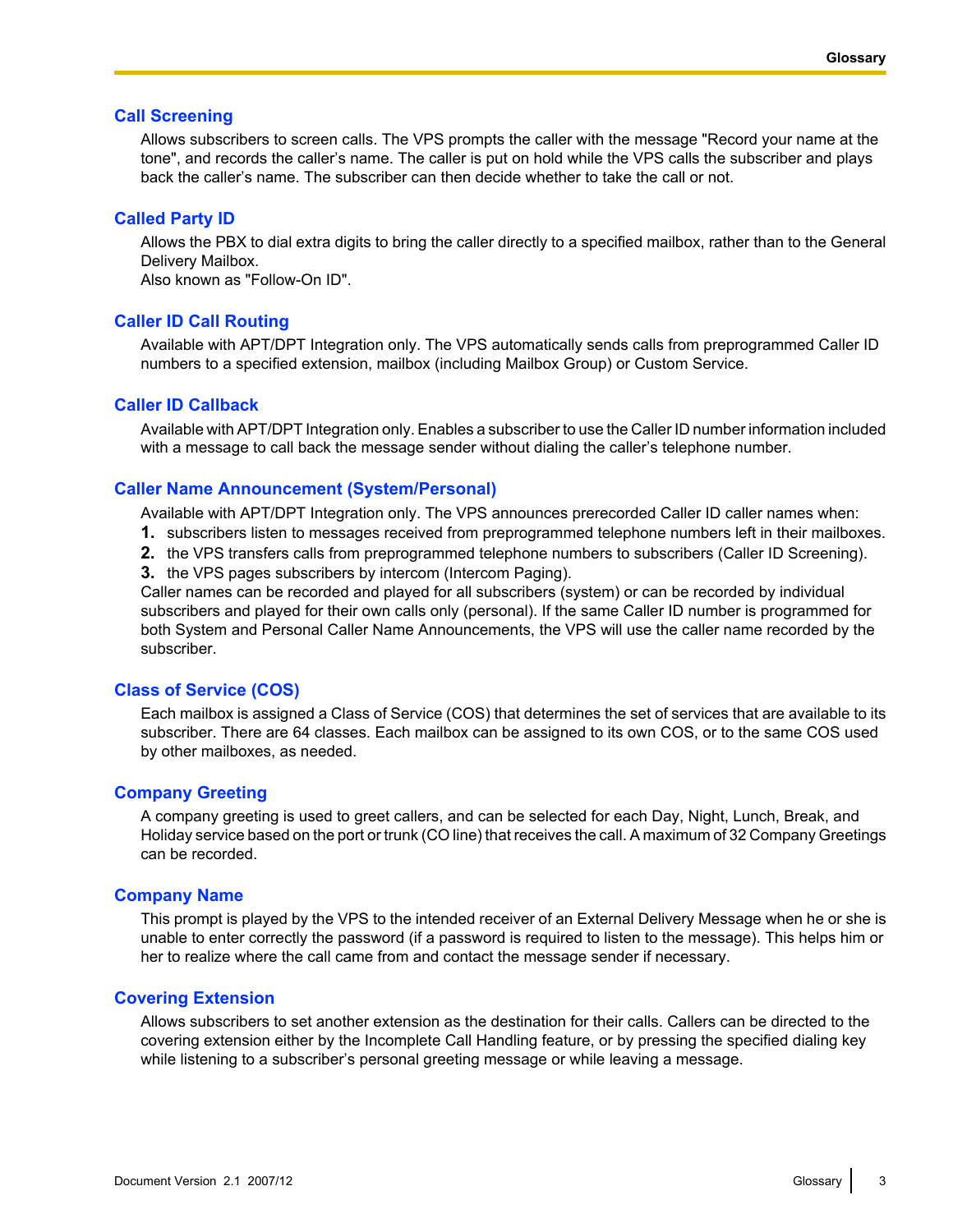# **Custom Service**

Allows the System Administrator to customize how calls are handled when they are received by the VPS. A common use of Custom Services is to allow callers to perform specific functions by pressing dial buttons on their telephones while listening to voice guidance (Custom Service Menus). Custom Services allow callers to connect themselves to an extension, mailbox, Mailbox Group, operator, fax machine, etc., without the assistance of an operator. The System Administrator can create a maximum of 100 Custom Services.

# **Custom Service Builder**

Allows the System Administrator to create Custom Services visually, using KX-TVA Maintenance Console. Each Custom Service and its functions can be edited and arranged using a familiar drag-and-drop interface.

# **Default Mailbox Template**

Is used as a template when the System Administrator creates consecutive mailboxes. It enables the System Administrator to apply basic settings (Mailbox Parameters, Message Waiting Notification, External Message Delivery, Auto Forwarding) to multiple mailboxes simultaneously.

# **Default Setting**

A parameter defined for the VPS at the factory which can be changed through system programming by the System Administrator or the System Manager.

# **Delayed Ringing**

There are 2 kinds of delayed ringing applications.

- **1.** The VPS is used as the no-answer destination for the Intercept Routing feature of your PBX.
- **2.** DIL 1:N (trunk [CO line] to several extensions) terminates on telephones and VPS ports. To give the telephone users a chance to answer calls, the VPS lines should be programmed for delayed ringing. Otherwise, the VPS will answer the calls immediately.

# **Delete Message Confirmation**

The VPS requests confirmation from the subscriber before erasing a message left in his or her mailbox.

# **Delivery Time**

The time specified by the subscriber at which the VPS delivers a prerecorded message. Subscribers can specify the delivery time when leaving messages for other subscribers or when sending a message via External Message Delivery.

# **DID Call Routing**

Available with DPT Integration only. The VPS automatically sends calls from preprogrammed DID numbers to a specified extension, mailbox (including Mailbox Group) or Custom Service.

# **DPT Integration**

Digital integration between the VPS and certain Panasonic PBXs. Requires upgraded software in the PBX. When the VPS and PBX use DPT Integration, voices and data are sent digitally. Depending on the model and/ or the software version of the connected PBX, you may not be able to utilize certain features available only with DPT Integration. For more information, consult your dealer.

# **DTMF**

Dual Tone Multi Frequency. Commonly referred to as touchtone.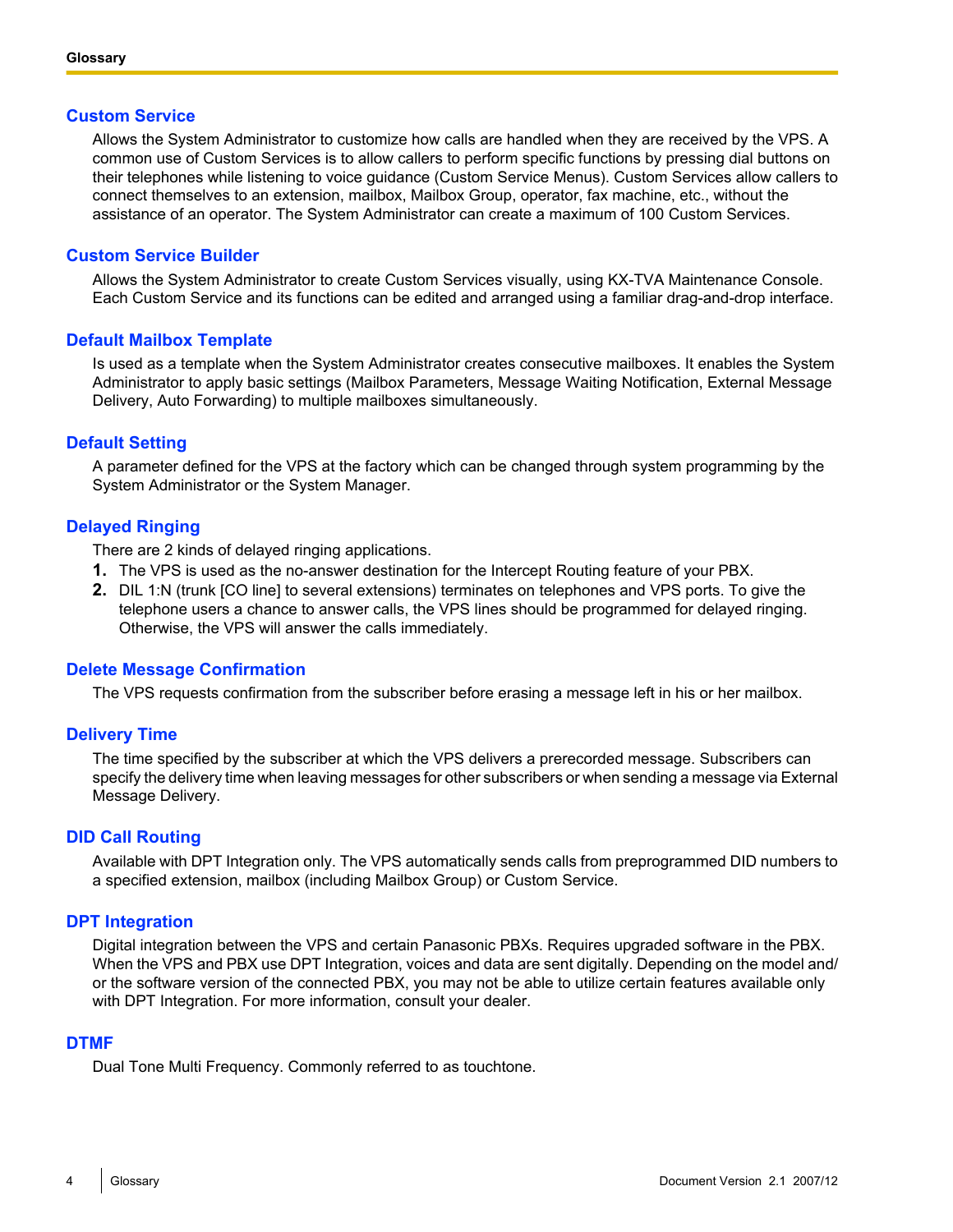#### **E-mail Integration**

Allows subscribers and the Message Manager to receive notification by e-mail when they receive new messages. Subscribers can also have the voice message attached to the e-mail notification if the System Administrator has enabled this feature for their mailboxes.

#### **External Delivery Message**

A message recorded by a subscriber and then delivered to outside parties and/or extensions. The VPS dials the outside telephone number or extension number and plays the message for the recipient. The message can be delivered immediately or at a specified time.

#### **External Message Delivery List**

A preprogrammed list of outside parties and extensions that can be used to deliver an External Delivery Message to several recipients in one operation. Each subscriber can create 2 External Message Delivery Lists. Each list can have 8 destinations.

#### **External Message Delivery Retry**

Determines how many times the VPS will attempt to deliver an External Delivery Message when the called line (recipient) is busy or does not answer.

# **Fast Forward**

Allows a subscriber to fast forward through a message in 4 second intervals.

# **Follow-On ID**

(see "Called Party ID")

#### **General Delivery Mailbox**

A special mailbox that is maintained by the Message Manager. If a caller does not have a DTMF-compatible telephone, the caller cannot dial numbers in order to connect himself or herself to an extension or mailbox. Callers who do not dial any numbers can be directed to the General Delivery Mailbox. Periodically (daily is best), the Message Manager should transfer messages in the General Delivery Mailbox to the appropriate subscriber mailboxes.

#### **Hash Sign**

The [#] key on the telephone keypad. Also known as the "pound sign".

#### **Immediate Reply**

Allows the message recipient to reply to a message without specifying the extension number or the mailbox number of the sender.

#### **Inband Integration**

When the VPS and PBX use Inband Integration, voices are sent using analog technology, and data is sent using analog DTMF tones. The PBX informs the VPS of the status of extensions by sending DTMF tones and Call Progress tones to the VPS. Many features, such as Intercom Paging, Live Call Screening (LCS), etc., are not available with Inband Integration.

#### **Incomplete Call Handling Service**

Calls are considered incomplete when is the called extension does not answer, is busy, or has set Call Blocking. Incomplete Call Handling can handle calls in 7 different ways. Each subscriber can specify the options available to callers when their calls are incomplete.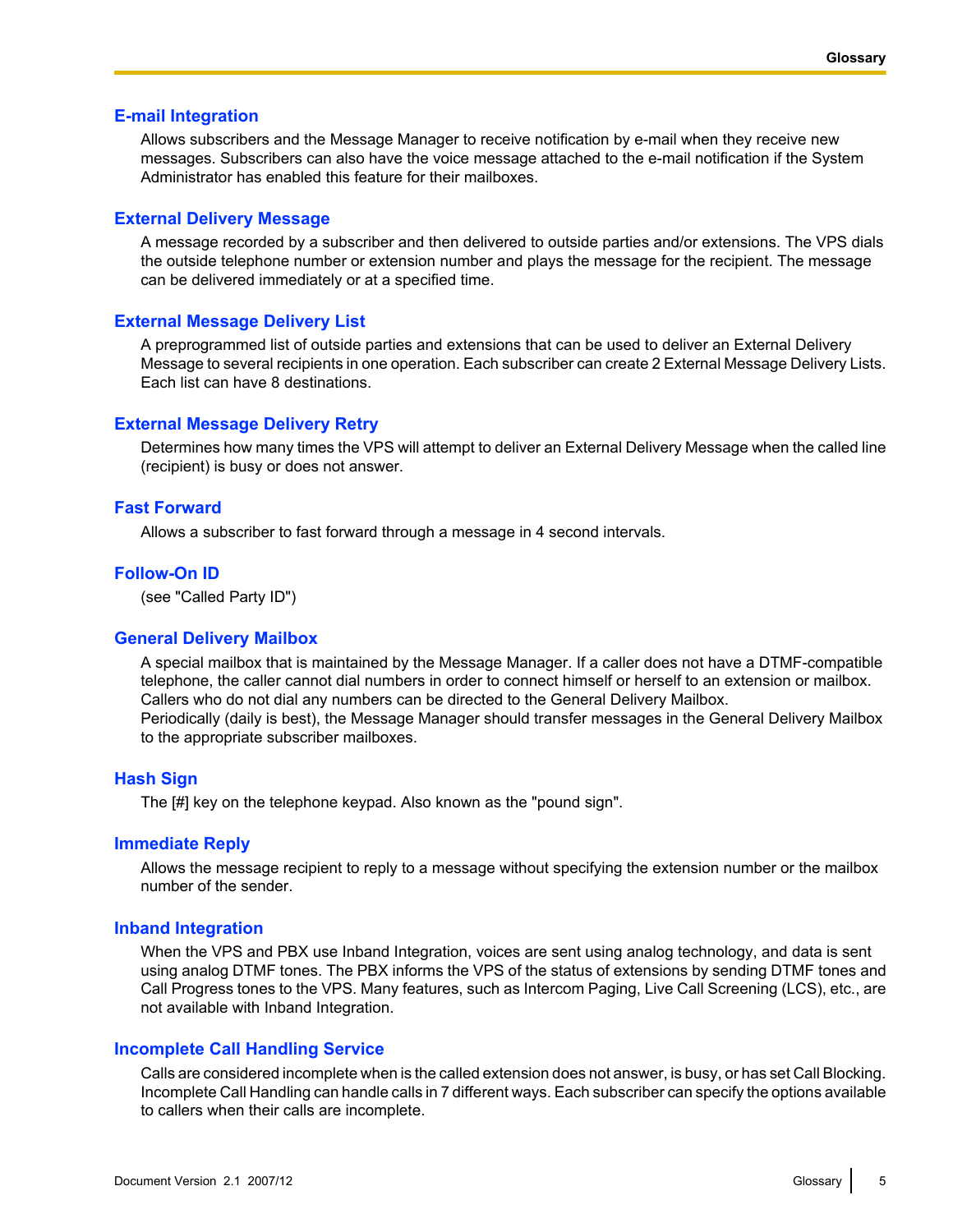- **1.** leave a message in the subscriber's mailbox
- **2.** transfer to the subscriber's Covering Extension
- **3.** Intercom Paging (notify the subscriber by paging the subscriber)
- **4.** Beeper Access (notify the subscriber by paging the subscriber's beeper)
- **5.** transfer to Custom Service
- **6.** transfer to operator
- **7.** return the caller to the top menu, allowing the caller to call another extension

# **Intercept Routing—No Answer**

A PBX feature that transfers unanswered calls to another extension or to the VPS.

# **Intercom Paging**

Available with APT/DPT Integration only. If a subscriber has set Intercom Paging, the VPS will page the subscriber and announce that he or she is receiving a call. The VPS can announce prerecorded caller names using the Caller Name Announcement feature, or prompt the caller to record his or her name and announce the recorded name. Pages can be heard through PT speakers or through external speakers connected to the PBX.

# **Interview Service**

Allows the VPS to "interview" a caller by playing a series of prerecorded questions and recording the caller's responses. Subscribers are able to record questions directly into their interview mailboxes. After a caller records his or her answers, the Message Waiting Lamp turns on at the subscriber's telephone. This feature is very useful for claims departments, order desks, job applications, etc.

# **Keypad**

The dial keys ([0]–[9],  $[\star]$ ,  $[\sharp]$ ) on a telephone.

# **LCD**

Liquid crystal display

# **Live Call Screening (LCS)**

Available with APT/DPT Integration only. Allows the subscriber to use his or her PT to monitor incoming calls as messages are being recorded. The subscriber has the option of answering calls while monitoring or allowing the message to be recorded without interruption.

# **Logical Extension (All Calls Transfer to Mailbox)**

An extension that always receives calls directly into its mailbox. This feature is used by subscribers who are often unavailable or who do not have a telephone.

# **Mailbox Capacity (recording time)**

The total length of time for all messages that can be recorded in a subscriber's mailbox. The System Administrator or System Manager can set each subscriber's maximum mailbox capacity. Each subscriber's mailbox capacity is determined by COS.

# **Mailbox Capacity Warning**

Allows the VPS to alert subscribers when recording time for their mailboxes is running low. The warning announcement will be heard at the beginning of Subscriber's Service.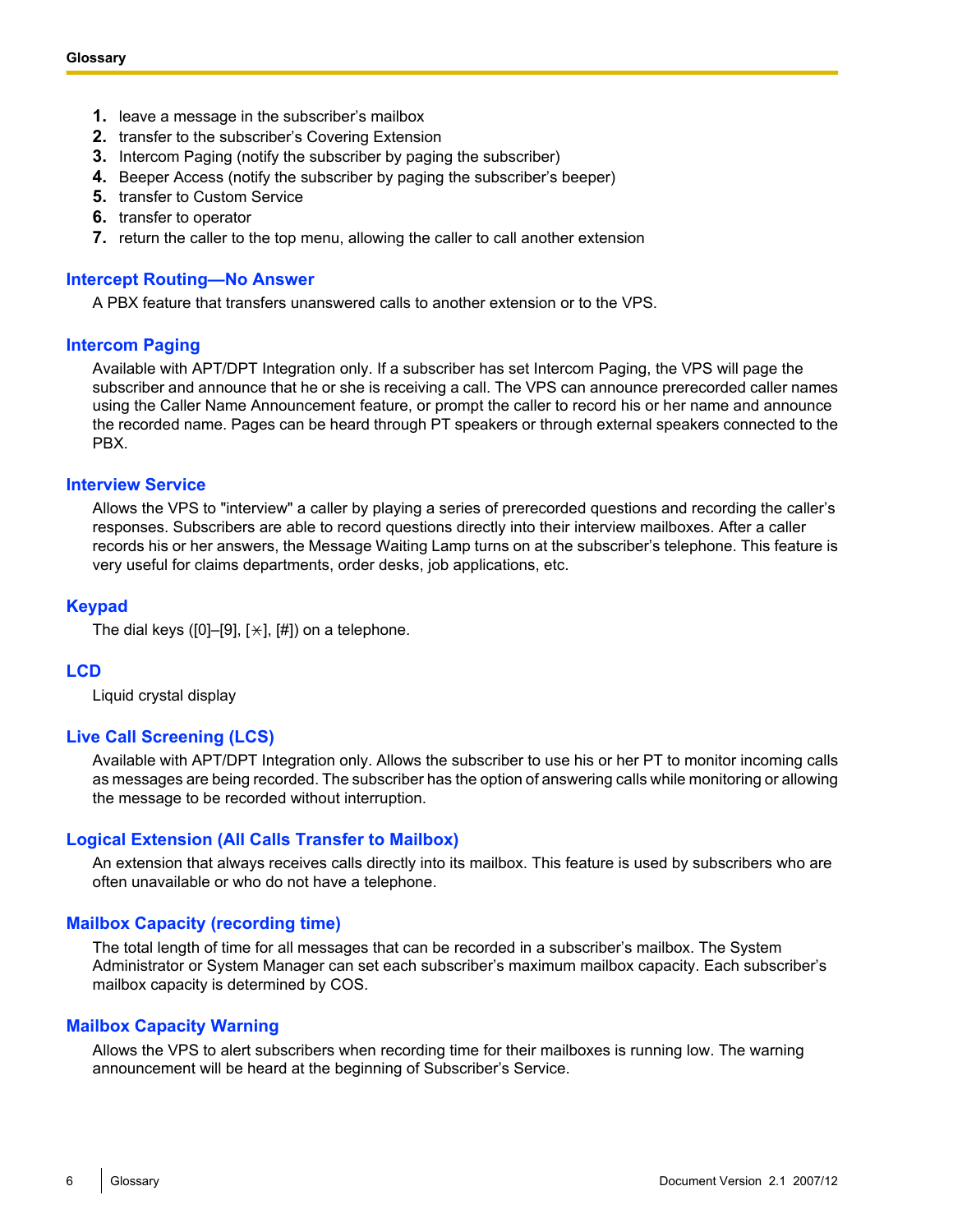#### **Mailbox Group**

A preprogrammed list of subscriber mailboxes that can be used by all subscribers to deliver messages to several recipients in one operation. Up to 20 Mailbox Groups can be created.

#### **Mailbox Number**

Normally the same number as the corresponding subscriber's extension number.

#### **Message Envelope Setting**

Specifies when message envelopes (message date and time, name of the person who recorded or transferred the message, telephone number of the caller) are announced. Envelopes can be played back before or after messages automatically, or only when the subscriber presses [2] [3] during or after message playback.

#### **Message Manager**

The person who takes care of message-related maintenance, such as General Delivery Mailbox maintenance, and recording and deleting messages (System Prompts, Company Greetings, Custom Service Menus, System Caller Names, etc.). The Message Manager's mailbox number is 998 by default, but can be changed.

#### **Message Recovery**

Allows a subscriber to change the status of a message from "deleted" to "old", preventing the message from being permanently deleted.

#### **Message Retention Time**

Determines the number of days before a message is automatically deleted. New Message Retention Time: Determines when new (unplayed) messages are deleted. Saved Message Retention Time: Determines when old (played) messages are deleted.

# **Message Retrieval Order**

When a subscriber has several messages in his or her mailbox, this parameter determines whether messages are played back from newest to oldest (Last In First Out [LIFO] or from oldest to newest First In First Out [FIFO]).

#### **Message Transfer**

Allows a subscriber to reroute a message to another mailbox and add his or her comments to the message if necessary. Receipt messages and messages originally marked as "private" cannot be transferred.

#### **Message Waiting Lamp**

The lamp on a PT that lights when there are messages in the extension user's mailbox.

#### **Message Waiting Notification**

Notifies subscribers and the Message Manager when they have received messages, by lighting the Message Waiting Lamp on their PTs, by calling a preprogrammed telephone number, or by paging a beeper.

#### **Multilingual Selection Menu**

Allows callers to select the language they would like to hear for voice guidance (system prompts). 3 languages can be selected for the Multilingual Selection Menu of the KX-TVA50; 5 languages for the KX-TVA200.

#### **Non-Subscriber**

A caller to the VPS who does not own a mailbox.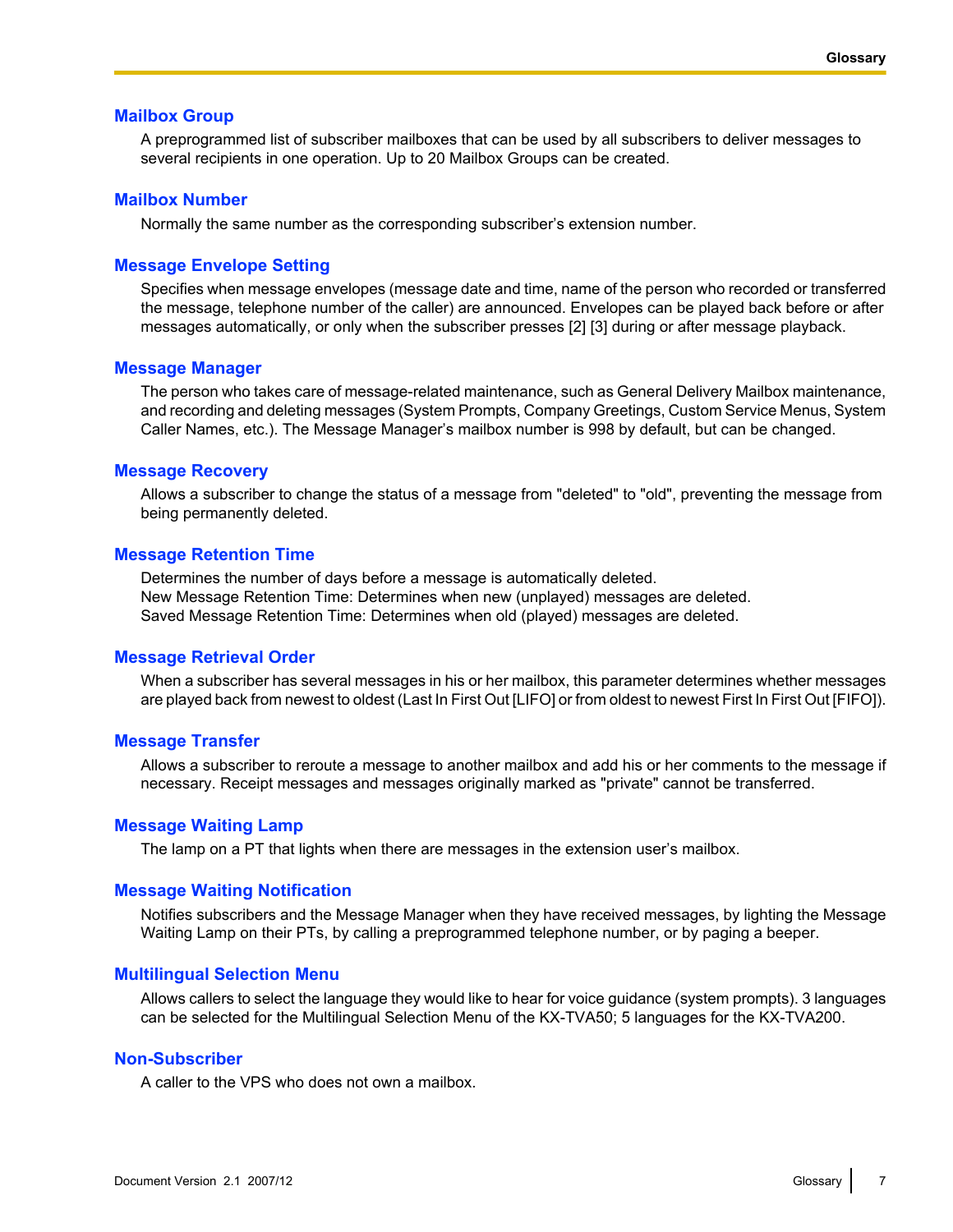# **Notification Method**

(see "Message Waiting Notification")

# **On Hold Announcement Menu**

Allows callers in a queue to listen to a prerecorded announcement or music while they are on hold.

# **One-touch Two-way Transfer (One-touch TWT)**

Available with KX-TDE series, KX-TDA series, and KX-TAW series PBXs using DPT Integration only. Allows a subscriber to record his or her telephone conversations into another subscriber's mailbox with a one-touch operation.

# **Operator**

3 different extensions can be assigned as operators for each time mode. Callers can be directed to an operator when they dial [0], when they have rotary or pulse telephones (and thus cannot dial while listening to VPS prompts), or when certain VPS features are programmed to direct callers to an operator.

# **Owner's Name**

Each mailbox has an owner's name (subscriber name), and there are 2 ways that these names are stored in the VPS.

First, subscribers can record their own names; the VPS can announces this recorded name during transfers, Intercom Paging, and when callers use the Dialing by Name feature.

Second, the System Administrator can assign a text name for each subscriber. This allows callers to dial subscribers' extensions by name (Dialing by Name) rather than by number. For example, a caller can dial "S-M-I-T" (Smith) rather than Smith's mailbox number, which can be hard to remember.

# **Password**

A combination of numbers that protects a subscriber's mailbox from unauthorized access. If forgotten, the System Administrator or the System Manager can clear it so that the subscriber can select a new password.

# **Personal Custom Service**

Similar to a Custom Service, a Personal Custom Service allows callers to perform specific functions by pressing dial buttons on their telephones while listening to the subscriber's Personal Greeting Message. A subscriber's Personal Custom Service can allow callers to connect themselves to another extension, mailbox, outside telephone (such as the subscriber's mobile phone), etc., without the assistance of an operator. Each subscriber can create his or her own Personal Custom Service.

# **Personal Greeting for Caller ID**

Available with APT/DPT Integration only. A subscriber can record a maximum of 4 Personal Greeting messages that are played for callers whose telephone numbers (Caller ID numbers) have been assigned to a Personal Greeting for Caller ID. A maximum of 8 Caller ID numbers can be assigned to each greeting.

# **Personal Greetings**

Subscribers can record 3 greeting messages that greet callers who are directed to their mailboxes. The Personal Greeting heard by callers depends on the status of the subscriber or VPS. No Answer Greeting: Heard by callers when the subscriber does not answer. Busy Signal Greeting: Heard by callers when the subscriber is busy. After Hours Greeting: Heard by callers when the VPS is in night mode.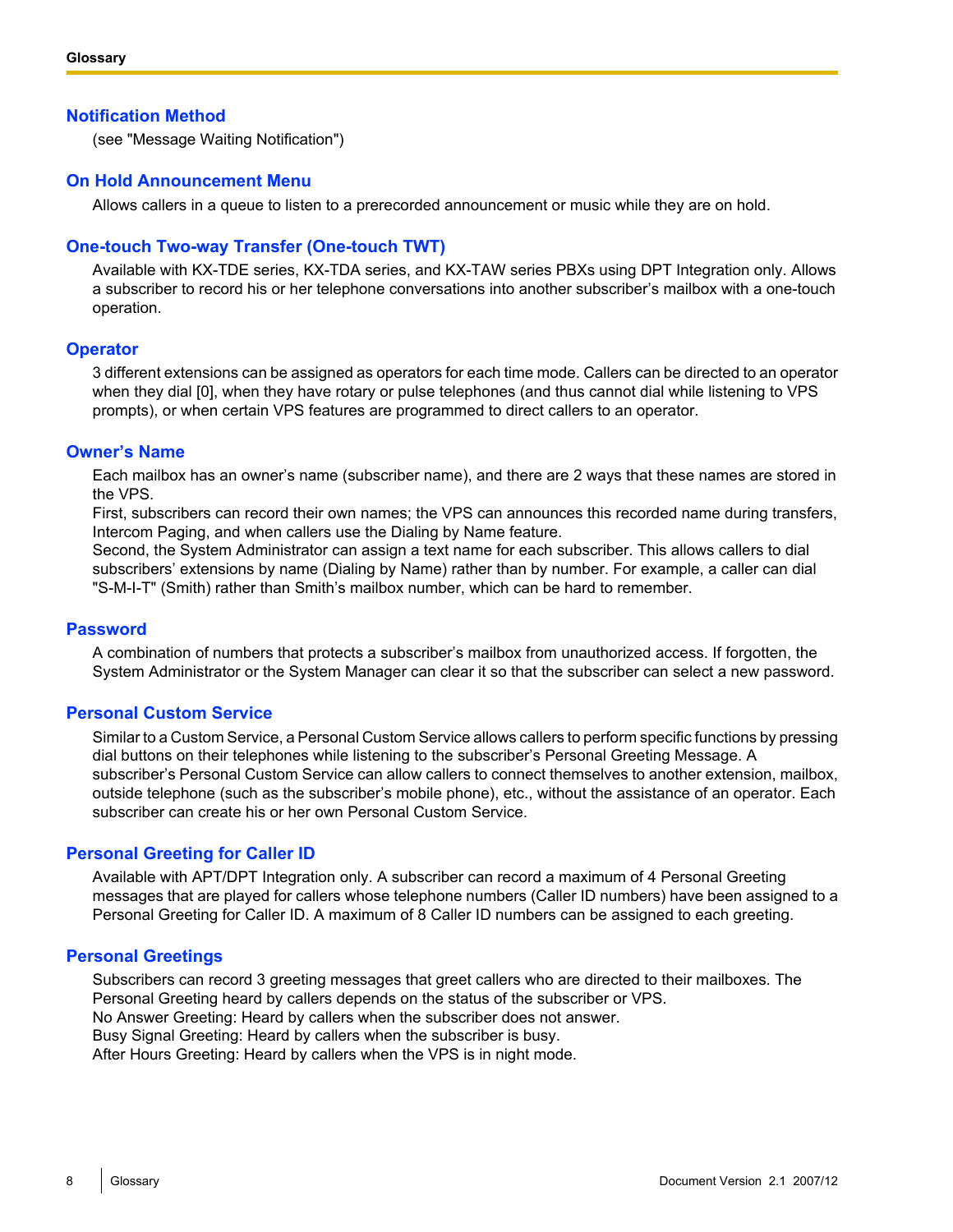# **Personal Group Distribution List**

A preprogrammed list of subscriber mailboxes that can be used (by the subscriber who created the list) to deliver a message to several recipients in one operation. Each subscriber can create 4 Personal Group Distribution Lists. Each list can have 40 members.

#### **Personal Programming**

PBX programming that is performed by an extension user to customize his or her extension's settings. In order to use certain VPS features, such as Live Call Screening (LCS), personal programming may be required. Also known as Station Programming.

#### **PIN Call Routing**

Allows preferred callers to be directed to a specific extension, mailbox, or Custom Service when they enter their assigned PIN.

#### **Playback Volume/Speed Control**

Allows subscribers to control playback volume and speed while listening to messages.

# **Port**

The point of connection between the PBX and the VPS.

#### **Pound Sign**

The [#] key on the telephone keypad. Also known as the "hash sign".

#### **Private Message**

A message designated by the sender as private. Private messages cannot be forwarded by the recipient.

#### **Remote Call Forward to CO**

Available with DPT Integration only. Allows subscribers and the Message Manager to program their extensions from a remote location to forward their calls to an outside telephone, if authorized.

#### **Remote Call Forwarding Set**

Available with DPT Integration only. Allows subscribers and the Message Manager to program their extensions from a remote location to forward various types of calls (all calls, no answer, busy, etc.) to a desired extension, or to an outside telephone (Remote Call Forward to CO).

#### **Rewind**

Allows a subscriber to replay the last 4 seconds of a message.

#### **Rotary Telephone**

A telephone that is not capable of emitting DTMF (touchtone) signals. Callers using rotary telephones will be automatically forwarded to an operator or the General Delivery Mailbox because they cannot dial numbers as directed by the VPS prompts.

#### **Service Group**

A group of settings which determine how incoming calls are handled by the VPS. One service group is assigned to each VPS port, PBX trunk (CO line), or PBX trunk group.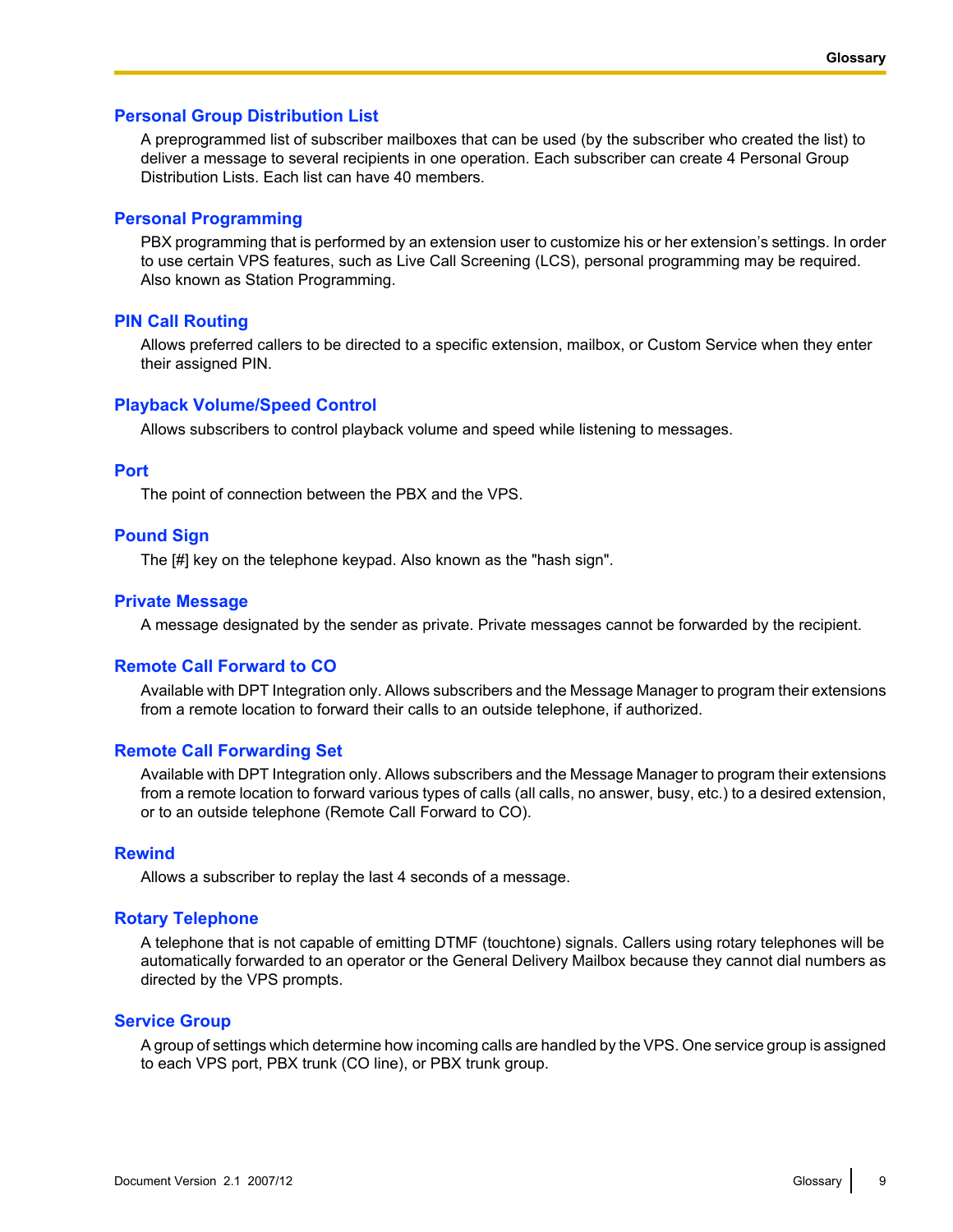# **Service Mode**

Determines if incoming calls are handled by the VPS according to settings made for day mode, night mode, lunch mode, or break mode. The current mode can be changed automatically (either by the VPS or by the time mode settings of the PBX) or can be changed manually by the System Administrator and System Manager. Each Service Group is assigned a Service Mode.

#### **Subscriber**

A person who has an assigned mailbox.

#### **Subscriber Tutorial**

Guides subscribers through the mailbox configuration process the first time they access their mailboxes. The subscriber's password, owner's name, and No Answer Greeting can be configured using the Subscriber Tutorial.

#### **System Administration**

Includes system programming, diagnosis, system prompt administration, etc. They are performed by the System Administrator, using a PC running the KX-TVA Maintenance Console software. System Administration can be performed locally (on-site) by connecting to the VPS via USB or LAN, or remotely (off-site) by connecting to the VPS via the optional KX-TVA296 Modem Card.

#### **System Administrator**

Is the person responsible for programming the most essential VPS settings. Unlike the Message Manager and the System Manager, who use a telephone to perform their duties, the System Administrator uses a PC running the KX-TVA Maintenance Console software to program the VPS. The System Administrator's handbook is the Programming Manual. Only one programming session is possible at a time.

#### **System External Message Delivery Duration Time**

Specifies the maximum telephone connection time allowed for External Message Delivery. Prevents excessive telephone charges.

# **System Manager**

The person who can perform a subset of the items that can be programmed by the System Administrator. The System Manager, using a telephone connected to the VPS, can create and delete mailboxes, clear subscriber passwords when they are forgotten, set Class of Service parameters, set the System Clock, etc. The System Manager's mailbox number is 999 by default, but can be changed.

#### **System Prompt**

Recorded voice guidance messages that help subscribers and callers use VPS features. Over 1000 prompts are prerecorded in the VPS. Each system prompt has a unique number.

The System Administrator and Message Manager can turn off, turn on, and rerecord prompts as necessary.

#### **System Report**

The System Administrator or the System Manager can generate various System Reports to monitor the status of the VPS.

#### **System Security**

By default, the System Manager and Message Manager cannot access the VPS from their telephones until the System Administrator sets their passwords and allows them to access the VPS via their telephones. The System Manager and Message Manager must always enter their passwords in order to access the VPS.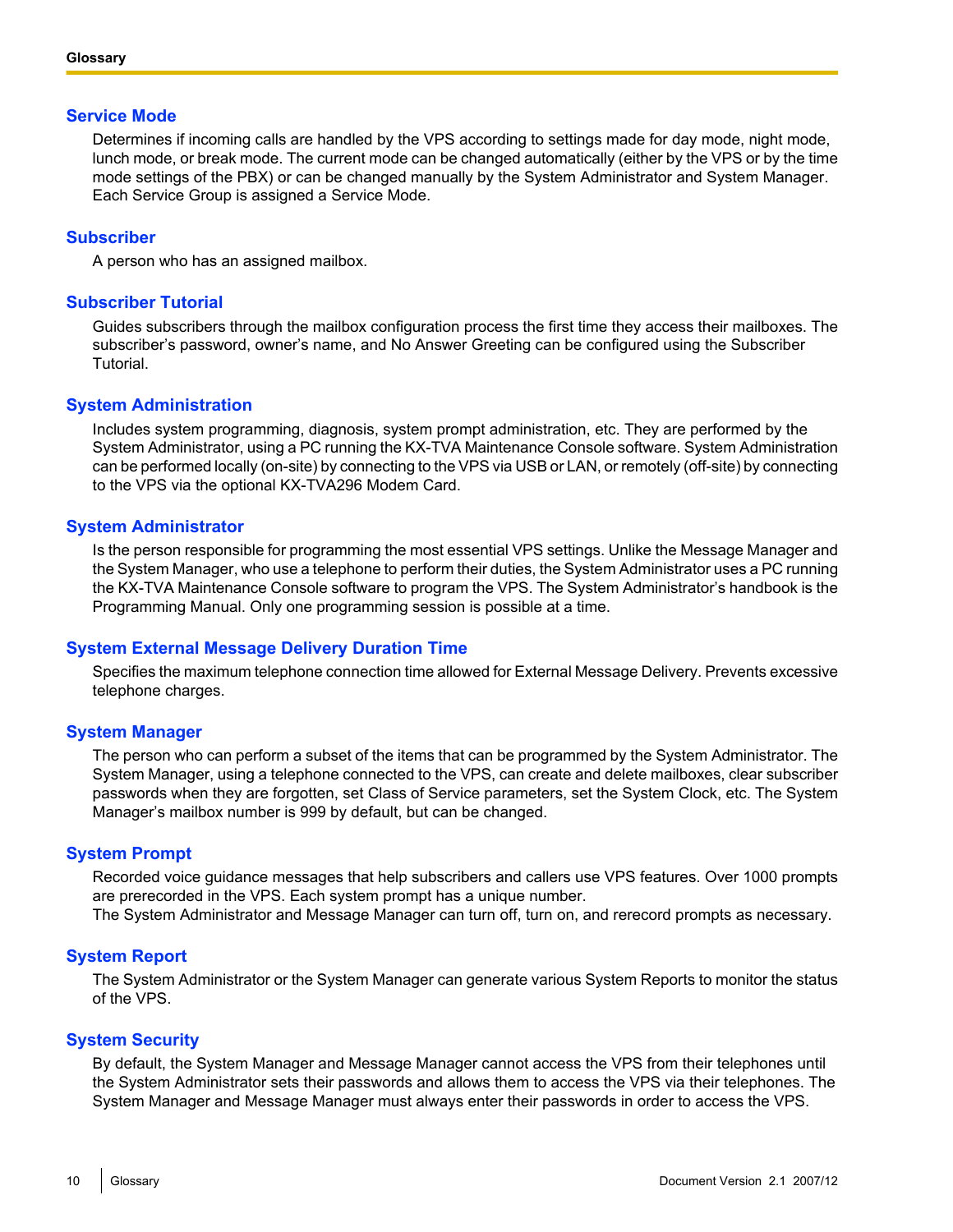The System Administrator can also choose to set a default password for mailboxes. If this setting is enabled, a default password is automatically assigned when mailboxes are created.

# **Temporary Personal Greeting**

A special greeting that, if recorded by a subscriber, is heard by callers instead of the subscriber's other Personal Greetings. Often used to inform callers of a temporary absence. A common example might be, "This is (name). I'm out of the office this week…".

#### **Time Synchronization**

Available with DPT Integration only. When the date and time is set for the PBX or when DPT Integration is established, date and time data is sent from the PBX to the VPS.

#### **Timed Reminder Setting**

Available with DPT Integration only. Allows a subscriber to set a Timed Reminder by following system prompts provided by the VPS. Timed Reminder is a PBX feature that is similar to an alarm clock; the telephone will ring at the set time (once or daily) as set by the subscriber or Message Manager.

#### **Toll Saver**

Allows a subscriber to check his or her mailbox for new messages by calling the VPS from a preprogrammed Caller ID number, by dialing a preprogrammed DID number, or by dialing a telephone number that connects the call to a preprogrammed trunk (CO line) of the PBX. Toll Saver is a cost-saving feature that lets the subscriber know if he or she has new messages by the number of rings heard before the VPS answers the outside call from the subscriber. If the VPS does not answer the call within a preprogrammed time period, the subscriber can disconnect the call and thus avoid telephone charges.

#### **Two-way Record**

Available with APT/DPT Integration only. Allows a subscriber to record his or her telephone conversations into his or her mailbox.

#### **Two-way Transfer**

Available with APT/DPT Integration only. Allows a subscriber to record his or her telephone conversations into another subscriber's mailbox. The subscriber must specify the desired extension number when using this feature.

#### **Unlimited Message Length**

Allows a subscriber to record telephone conversations of an unlimited length of time when using Two-way Record and Two-way Transfer. The maximum recording time for other messages will be automatically set to 60 minutes.

#### **Urgent Message**

A message designated by the sender as urgent. Urgent messages are played back before other messages when the recipient listen to his or her messages.

#### **VM Menu**

Available with KX-TDE and KX-TDA series PBXs using DPT Integration only. Displays VPS text prompts on the display of a compatible PT, allowing the subscriber to operate the VPS by following text prompts and pressing soft buttons and the Navigator Key. Voice prompts are not used.

#### **Voice Mail**

A general term used for messages recorded by the VPS and stored in subscriber mailboxes.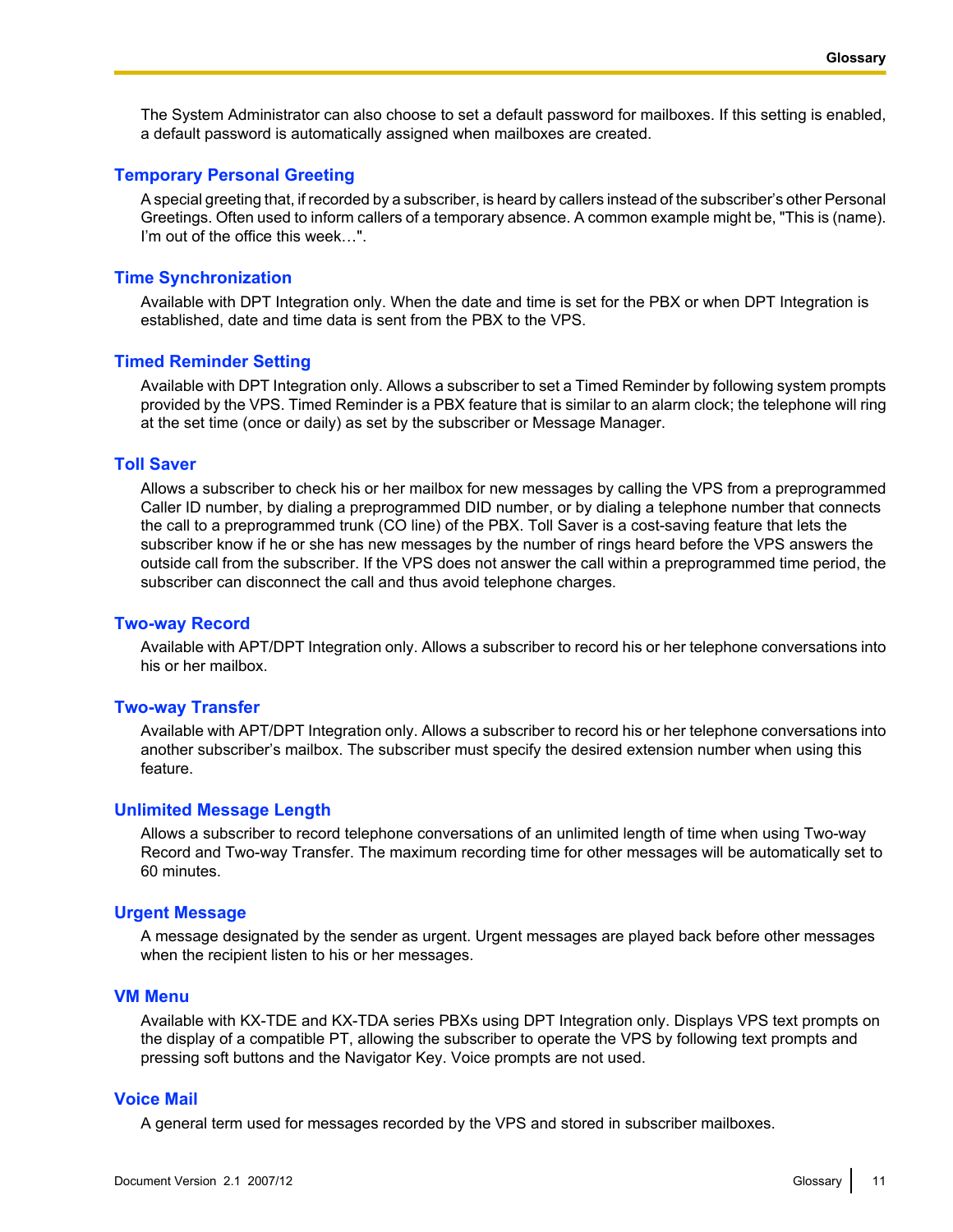# **Voice Mail Assistant**

A collection of VPS-related features that are available when using the KX-NCS Phone Assistant series of applications. Voice Mail Assistant allows you to use your PC to play and delete messages, save messages to your PC, transfer messages via e-mail, configure your mailbox, etc.

For more information about this feature, refer to the documentation included with Phone Assistant.

# **VPS**

A Voice Processing System, such as the Panasonic KX-TVA50, and KX-TVA200.